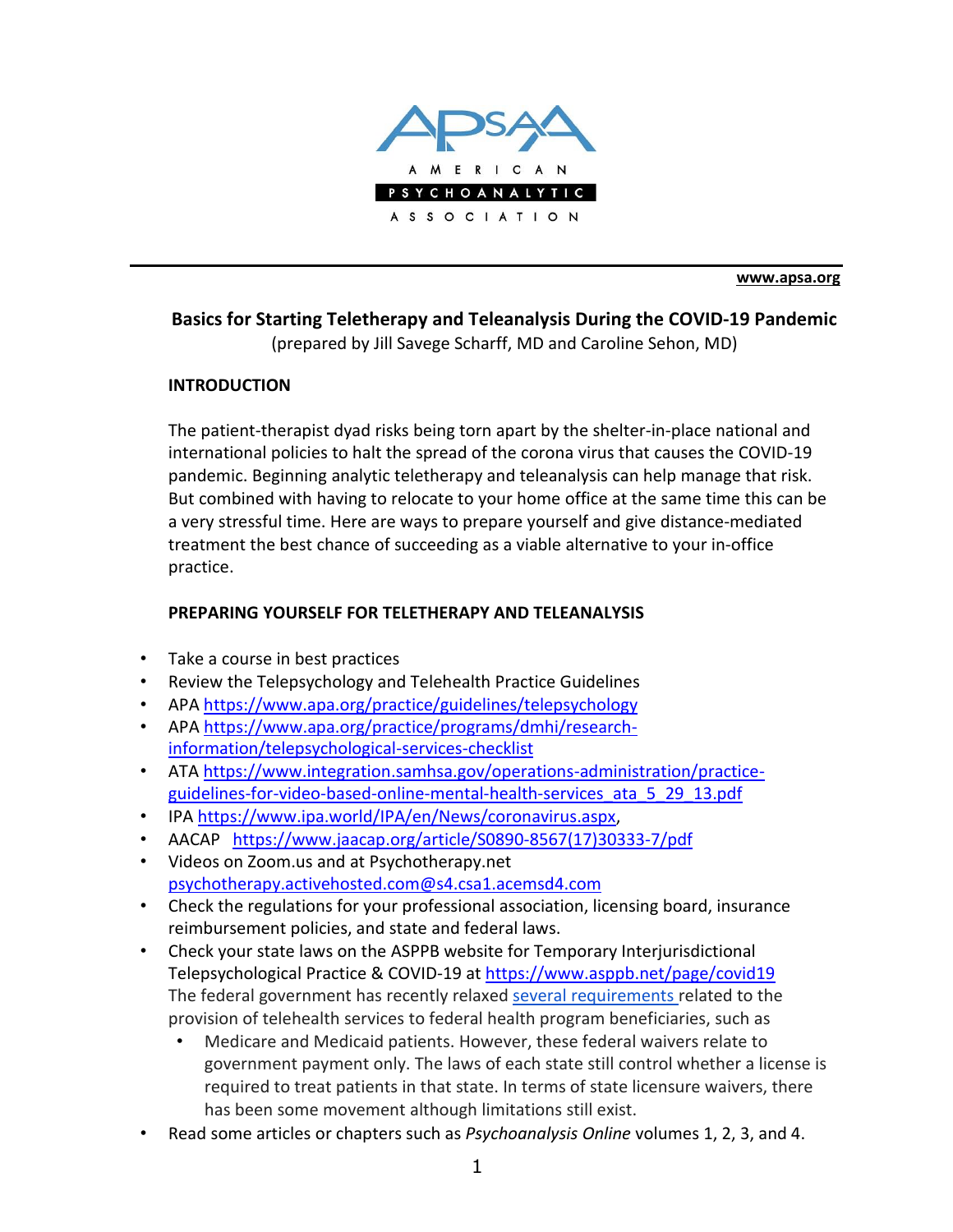- Consider joining a peer supervision group where therapists study the teletherapy experience
- Read postings about teletherapy and teleanalysis on your professional listserv
- From the "app" store, download the app, titled, "Telemental Health Laws" produced by Epstein, Becker and Green (2019). Note: it is not necessarily updated to the current moment but it is a useful place to begin when considering licensure requirements.
- Research and select a videoconference (VTC) platform that complies with HIPPA and relevant state laws. To ensure you are using a secure VTC, it is essential to have a "Business Associate Agreement" with the system vendor.

## **PREPARING YOUR OFFICE FOR TELETHERAPY** AND TELEANALYSIS

- Good lighting, a lamp in front of you, shaded windows
- Place yourself
	- With head and shoulders on the screen
	- Look at the camera
	- Remove distracting objects and noises in the background
	- Try a swivel desk chair for flexible positioning at the screen
- Test the technology by connecting to a colleague
- Make sure you are not muted and that your video is on
- Equip yourself with a good quality headset
- Orientate the camera position so that your eyes appear to be 1/3 down from the top of the screen
- Utilize a consistent office setting to ensure a secure frame for the patient

#### **PREPARING YOUR TECHNOLOGY PLATFORM**

- Check that you have adequate internet connectivity for video-conferencing
- Turn off all other WiFi connections to unused devices to optimize internet connectivity
- Ensure you have a password-protected, secure internet connection—not a public or unsecured WiFi
- Download a technology platform consistent with HIPAA-compliant practices
	- Such as Zoom, Vsee, Doxy business versions
	- Sign a Business Associate Agreement (BAA) with that technology vendor
- Update your anti-virus/malware to prevent being hacked (Eg. a good malware app for Mac users is https://Malwarebytes.com)

# **PREPARING FOR INTERRUPTIONS AND EMERGENCIES**

- Prepare for an interruption to the continuity of a videoconference session.
	- In case of a dropped call or lost sound, give the patient your phonenumber.
	- In case of a dropped call or lost sound, write down the patient's cellphone number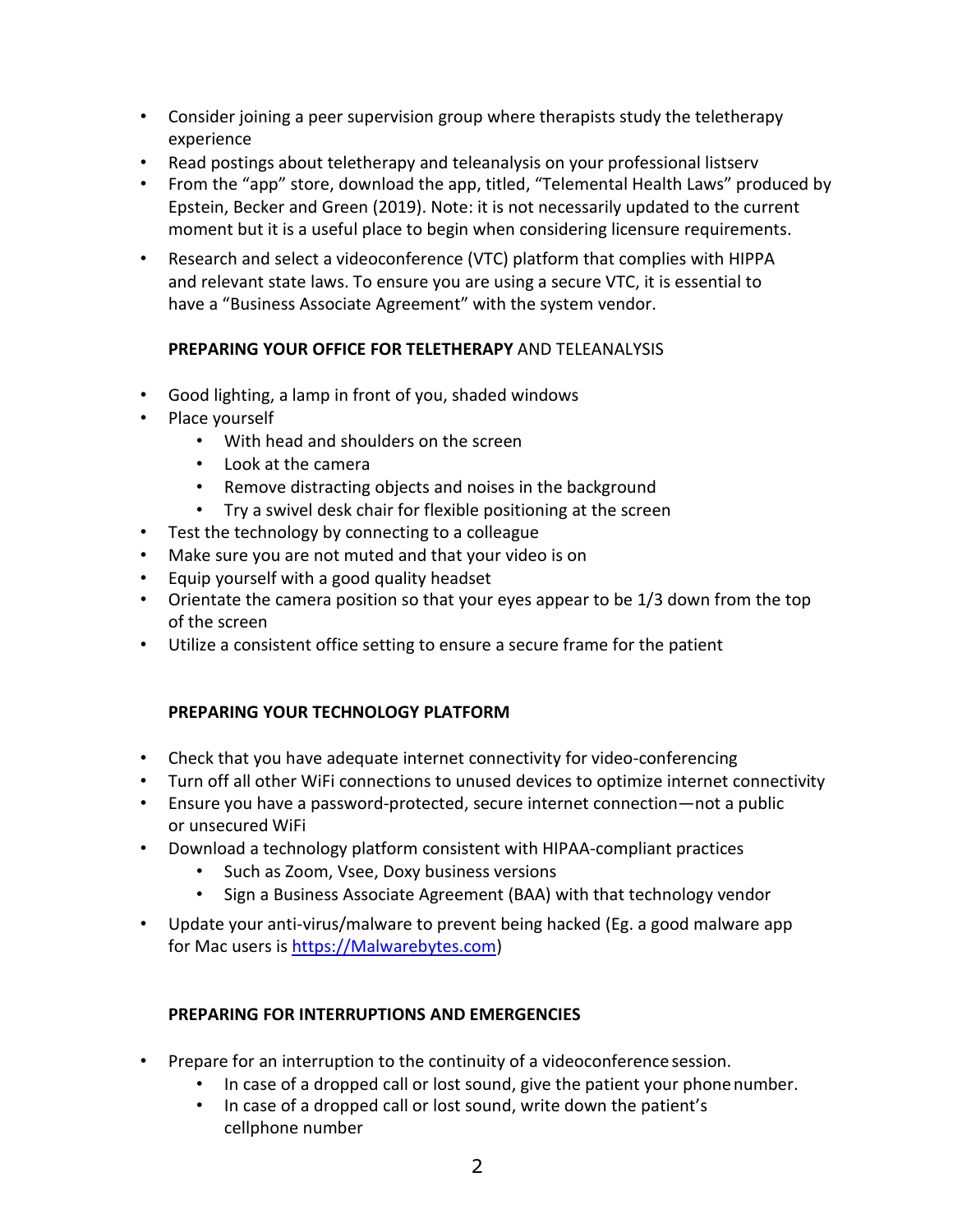- When connectivity is poor, you can close the video to potentiate the sound quality
- You can use a landline (or an iphone) for the audio component (iflongdistance costs are not prohibitive), and the computer (or ipad) screen for the video component. When doing so, the clinician mutes the audio for to offset any feedback signal.
- Prepare for an emergency
	- Familiarize yourself with the resources available at the patient's location in the event of an emergency. (Providing teletherapy requires that the therapist provide the same level of care to the patient.)
	- Be sure to have the contact information for the parents of any child/adolescent patient.
	- Write down the patient's home address. Always ensure that you know where the patient is actually located during the teletherapy session to be prepared for any potential emergency.

# **PREPARING THE PATIENT FOR TELETHERAPY AND TELEANALYSIS**

- Consider the indications and contraindications for conducting teletherapy and teleanalysis in terms of
	- the patient's cognitive and emotional competence to deal with the lack of physical presence
	- the patient's pattern of handling stress, including level of self-destructiveness
	- access to family support, Emergency Room, and psychiatrist back-up
	- comfort with technology
	- ability to set up a private space
- Discuss the potential risks/benefits of telehealth sessions with the patient(s)
- Discuss prior experiences using telehealth
- Acknowledge that teletherapy is still controversial, and inform the patient that working online is not the same as on site, but it is an effective treatment modality, once you both get used to it
- Be open to new insights about the patient, and about the patient-therapist/analyst dyad that may emerge as a result of working remotely
- Advise the patient to check with their insurance provider about reimbursement for teletherapy
- Discuss with the patient how to login and use the technology
- Offer to use the phone if the patient cannot manage technology (but some insurance won't cover teletherapy without visual connection)
- Emphasize the patient's responsibility to set up a private space
- Remind the patient to turn off all apps, notifications, and tabs on the computer or smartphone during the session (especially disabling Siri)
- Tell the patient to safeguard privacy by alerting family members or room-mates to stay outside the room where the session will occur
- Ensure that nobody will record the session without permission
- If you are doing family therapy, remind the patient that all those present for the virtual